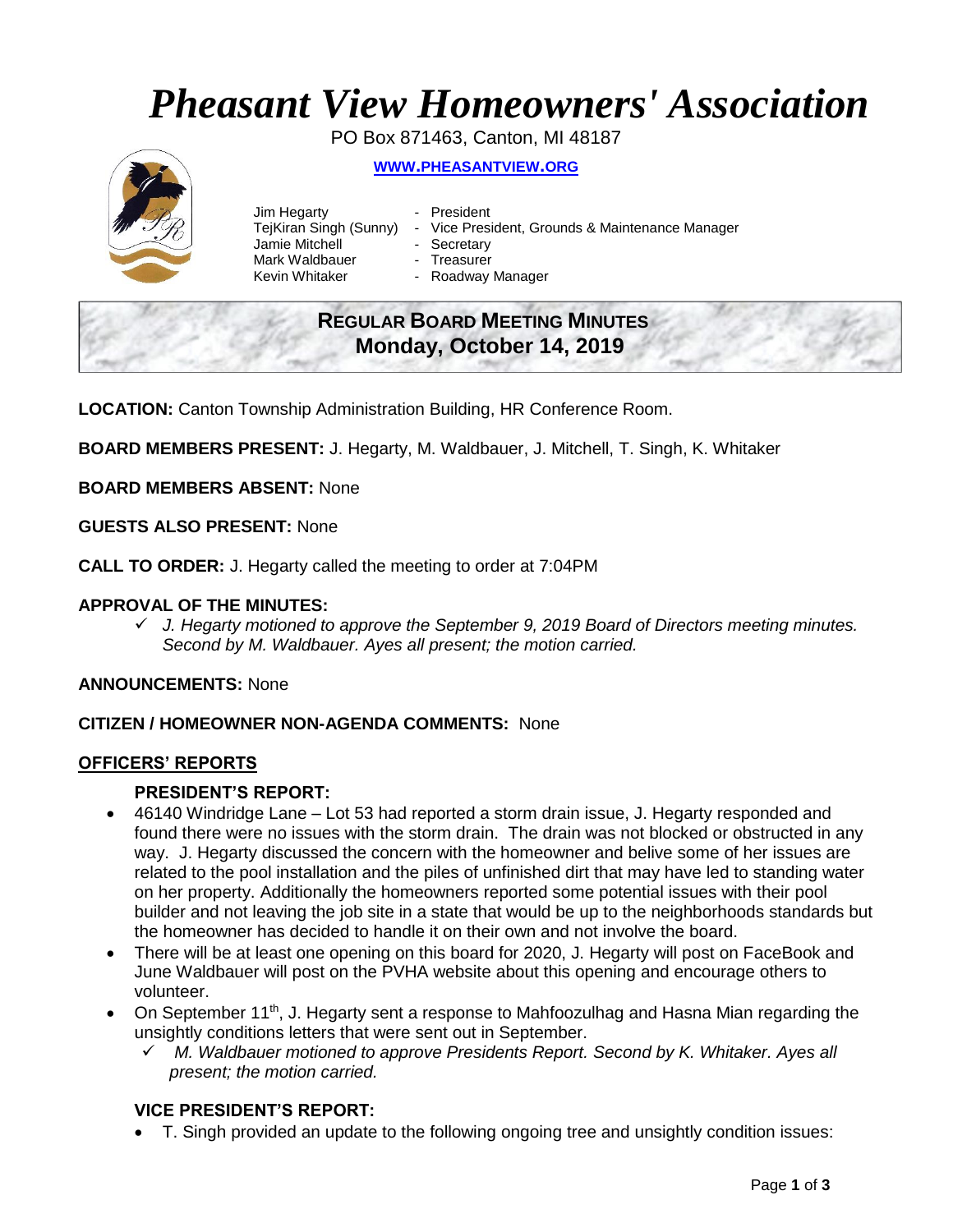- $\checkmark$  Lot 26, Lot 123 and lot 148 still have not replaced their dead trees. T. Singh will connect with Jake at the Township and ask for his support in talking with these homeowners, as this is a Canton Township ordinance issue.
- $\circ$  Lot 8, 1698 Stonebridge Way, sent correspondence regarding their television antenna attached to garage roof including an ARC review form and this matter has been turned over to ARC. The board recognizes that we cannot keep the homeowners from having this antenna according to The Federal Communications Commission FC 96-328.
- *J. Hegarty motioned to approve Vice Presidents Report. Second by M. Waldbauer. Ayes all present; motion carried.*

# **SECRETARY'S REPORT:**

• No report.

# **TREASURER'S REPORT:**

- M. Waldbauer shared that according to the Balance Sheet w/Prev Year Comparison: The line item titled Account Receivable shows (\$-525.00) paid by Carrington Mortgage Services, Inc for the 2020 Annual Assessment for lot #25 formally known as Ramel Howard. With no invoices created for the 2020 annual assessments to attach this payment, this item cannot be "accounted". Therefore, the deposit cannot be attributed to our general assets and it remains on our books as a "credit". A credit is a negative account receivable as shown in this report.
- We have been billed by Canton Township Water and Sewer for 8000 gallons water for \$100.32 at 2133 Stonebridge Way (Cul-de-sac #3) and 18,000 gal for \$240.16 at 46180 Windridge (our berm). These amounts through August 3, 2019. We have not yet been charged for water at 1781 Stonebridge Way Ct (Cul-de-sac #1) or 1999 Stonebridge Way (cul-de-sac #2).
- There were not further questions regarding the current state of the budget.
	- ✓ *J. Hegarty motioned to approve the Treasurer's financial report. Second by T. Singh. Ayes all board members present; the motion carried.*

### **DIRECTOR and COMMITTEE REPORTS**

### **ROADWAY MANAGER'S REPORT**:

- M. Waldbauer attended the September PRRMA meeting and we are still waiting on an update regarding the sidewalks in our subdivision.
- The scope of work has been changed but the sidewalks that were on our list have not all been added to the new scope of work. K. Whitaker will ask about this at the next meeting.
- The street sign at Stonebridge Ct has been repaired.
- K. Whitaker has managed the process of contracting with Seasonal Property Mgmt for our snow removal needs for the 2020-2021 season. J. Hegarty asked for the invoice from Seasonal to be a bit more detailed to reflect the RFP.
	- $\checkmark$  This contact includes 13 pushes and 15 salt applications as needed, they will push curb to curb and as this company is who finished our season last year we are comfortable that they know our expectations and will be able to meet them.
	- $\checkmark$  K. Whitaker made a motion to pay Seasonal for their contracted services. Second by M. Waldbauer. Ayes all board members present; the motion carried.

### **ARCHITECTURAL REVIEW COMMITTEE (ARC):**

- Replacement of existing windows with Pella Replacement windows for 1873 Stonebridge Way, Lot 103, has been APPROVED by the PVHA Architectural Review Committee.
- Installation of a whole house Generator for 46451 Overhill Lane, Lot 69, has been APPROVED by the PVHA Architectural Review Committee.

### **SUBDIVISION COMMUNICATION COORDINATOR'S REPORT:**

No Report.